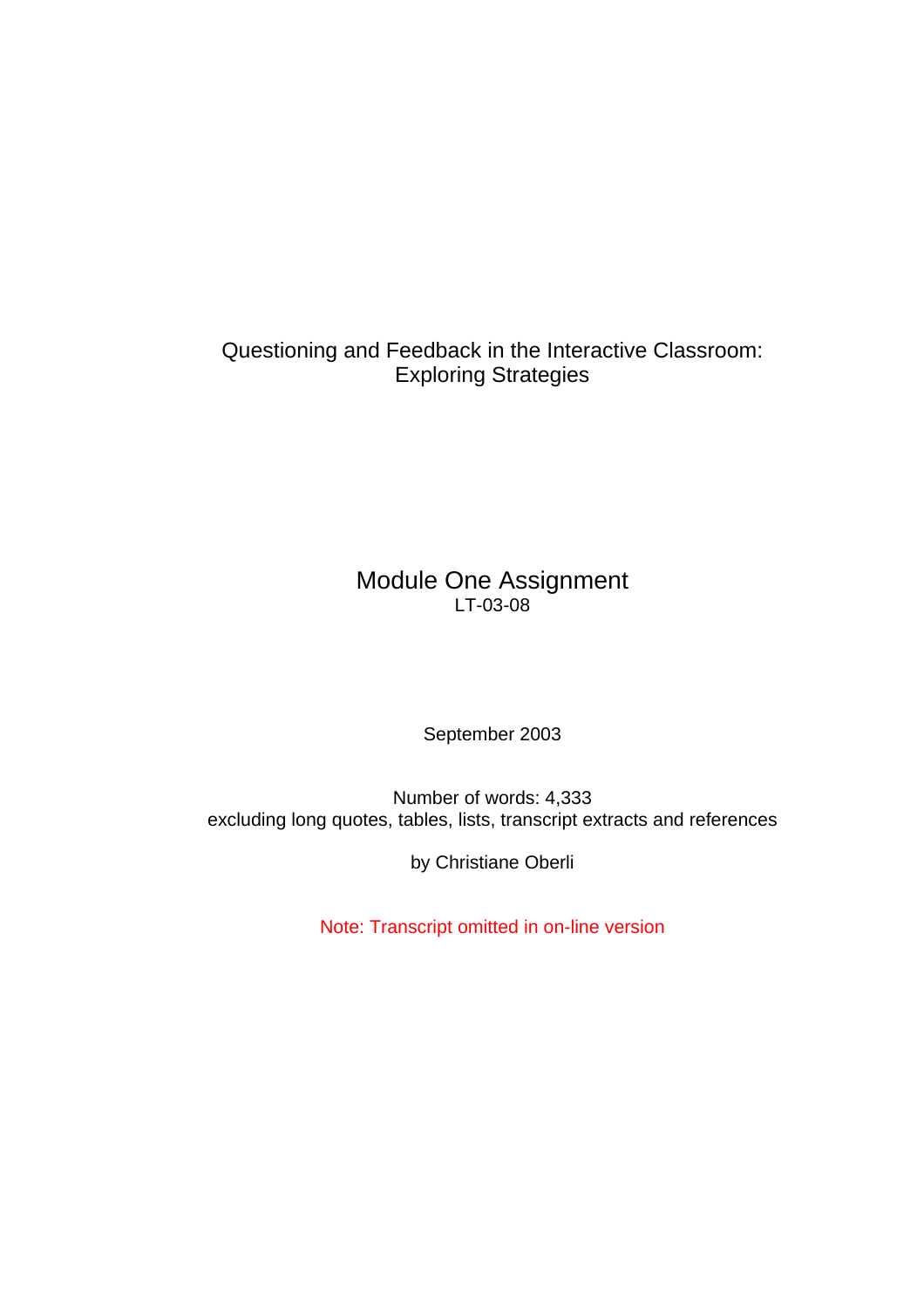## **Table of content**

| Introduction                                                                                                                                              | p. 1                         |
|-----------------------------------------------------------------------------------------------------------------------------------------------------------|------------------------------|
| Defining trategy                                                                                                                                          | p. 2                         |
| Understanding questions and questioning                                                                                                                   | p. 3                         |
| Understanding feedback                                                                                                                                    | p. 4                         |
| <b>Effectiveness and SLA</b>                                                                                                                              | p. 5                         |
| Comprehensible Input<br>Interlanguage<br>Interaction hypothesis                                                                                           | p. 5<br>p. 6<br>p. 6         |
| Research context and participants                                                                                                                         | p. 7                         |
| Data collection instruments                                                                                                                               | p. 7                         |
| Data collection methods                                                                                                                                   | p. 8                         |
| Questions<br>Feedback<br>Normative<br>Interpretive                                                                                                        | p. 8<br>p. 9<br>p. 9<br>p. 9 |
| The findings                                                                                                                                              | p. 10                        |
| Normative findings                                                                                                                                        | p. 10                        |
| 1. Questions and feedback in relation to teacher turns<br>2. Question frequency, type and convergent sub-type<br>3. Feedback frequency, type and sub-type | p. 10<br>p. 11<br>p. 12      |
| Interpretive findings                                                                                                                                     | p. 13                        |
| <b>Discussion</b>                                                                                                                                         | p. 14                        |
| Conclusion                                                                                                                                                | p. 16                        |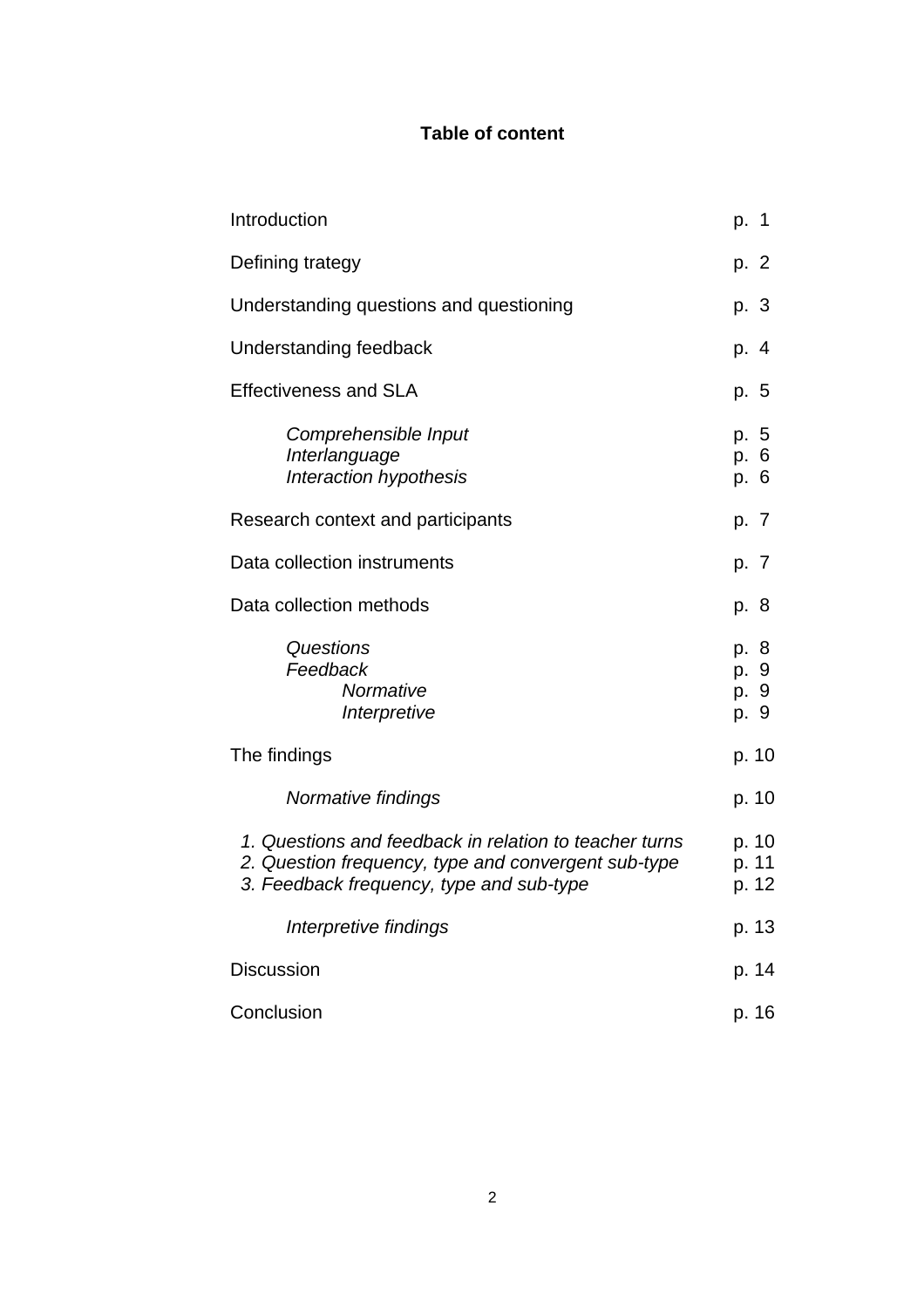### **Introduction**

Communicative Language Teaching (CLT) with interaction as one of its central tenets is influencing classroom practices the world over. Yet, as Richards and Rodgers (2001:153) point out, the debate over what CLT entails has the "effect on varying interpretations of meaning and practice" because (p. 155) "there is no universally accepted text or authority on it, nor any single model that is universally accepted as authoritative."

Practices in the interactive classroom may in fact be opposing. Based on Howatt's distinction of a 'weak' and a 'strong' form of CLT as mentioned in Richard and Rodgers (p. 155), a proponent of the strongest form may, when facing a student's deviant utterance for example, decide that corrective feedback has no place in a classroom intent on "using language to learn it", not unlike the Natural Approach or that questions should primarily be divergent in kind.

By contrast, the 'weak' CLT form described by Howatt as "more standard" (p. 155). accommodates a corrective feedback strategy with a focus on accuracy similar to practices in the Audiolingual tradition, and accepts divergent questions as the exception rather than the rule.

Even though most teachers take a less polarized view on CLT, they are faced with a pedagogical menu that may be appetizing for the erudite but overwhelming for teachers, who in their formative years, look for proven practical answers to use in their own interactive classrooms.

Pedagogical solutions are particularly relevant to the use of questioning and feedback strategies alluded too earlier, as the success of a class largely depends on them. One reason, as Mercer (Mercer & Candlin, 2001:245) states, is that they form the most frequent model of teacher-student talk in the classroom, in terms of the model described by Sinclair and Coulthard (p. 245) as Initiation-Response-Feedback (IRF) exchanges. More fundamentally however, it is because they are arguably a teacher's best instruments to regulate the quantity and quality of language used in the classroom.

The purpose of this paper is to investigate how an experienced teacher in Seoul, Korea, chooses to answer the "weak" "strong" dichotomy with regards to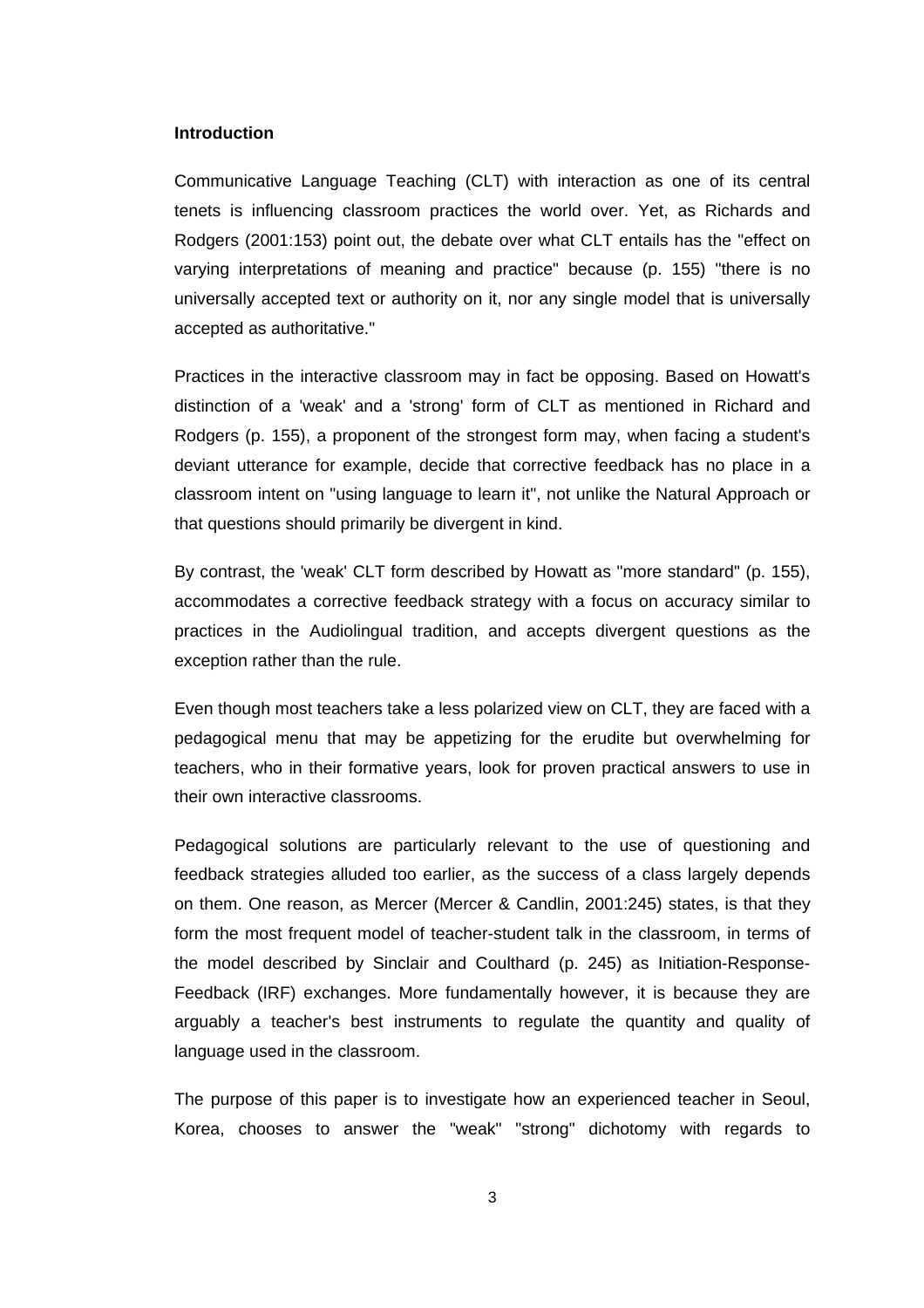questioning and feedback strategies in his interactive classroom during a 70 minute lesson observed. Questions for which answers will be sought are:

What types of questions does he ask and how do these inform his strategies and their effectiveness?

What techniques can be identified from analyzing feedback events and how effective are they?

Before we explore these questions, however, it is useful to specify the way strategy, questions and questioning, feedback and effectiveness are to be understood in the limited scope of this investigation.

### **Defining strategy**

Different sources define strategy in different terms. The broader meaning in Longman's Dictionary of Language Teaching and Applied Linguistics (2002, strategy) uses the word "goal" to imply intent and is thus defined as "procedures used in learning, thinking, etc., which serve as a way of reaching a goal". Brown (2001:129) usefully equates strategy with procedures and practice under the heading of techniques as referring to the "pedagogical units or components of a classroom session" and these terms are used synonymously in the present paper.

Furthermore, strategies are defined by the decision making process of which Richards and Lockhart (2001: Ch.4) distinguish three: the planning decision during which techniques are chosen for the class, the interactive decision for strategies adopted during class and evaluative decisions made after class. Of the three, decisions about questioning and feedback strategies fall mostly under the interactive decision category and demand skill. In Richards and Lockhart (p.84) terms:

"The ability to make appropriate interactive decisions is clearly an essential teaching skill, since interactive decisions enable teachers to assess students' response to teaching and to modify their instruction in order to provide optimal support for learning".

Subordinate to an overall definition is what a strategy says about choices. As Brown (2000:201) states, an overall strategy informs on the "theoretical rationale that underlies everything *a teacher* does in the classroom" and "draws on (...) issues,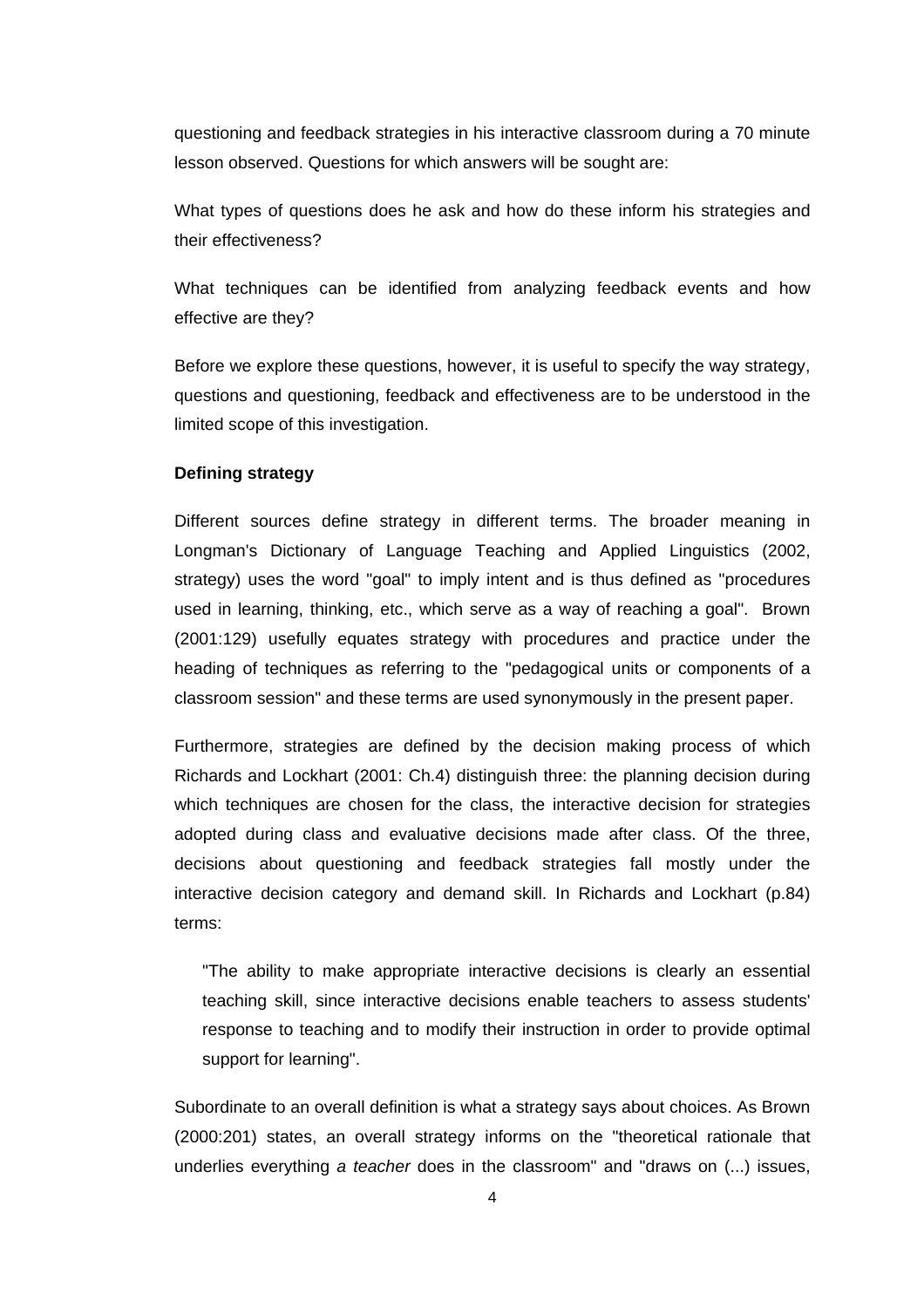findings, conclusions, and *principles* of language learning and teaching". The wisdom of a teacher's strategic choices and their success, then, relate to his/her well-founded knowledge and understanding of the options available before, during and after class.

### **Understanding questions and questioning**

Much that defines questioning lies in the salience of questions and of their purpose in classroom interaction. The importance of "careful framing of questions" according to Brown (2001:169) sets a "learning climate for interactive teaching". He considers a teacher's questioning strategies (p. 173) "as one of the most important teaching behaviours () to master". Ideally, questions should stimulate, interest, encourage, focus, help clarify, elicit, help check understanding, all positive achievements as stated in Richards and Lockhardt (1996:185).

Unfortunately, every positive attribute has its negative equivalent. Brown (2001:172,3) warns of the pitfall of questions that are artificial, too obvious, too vague, too complex, rhetorical or random and, although we all strive for the best outcome, the reality doesn't always match our expectations. The good news is that by virtue of a reasonably clear cause and effect relation between a question and the answer to that question, it is possible for a teacher to redress an interaction that has gone awry.

To discuss questioning strategies, the types of questions a teacher asks need to be examined. Different classifications exist but two main types are generally considered: display and referential (Brown 2001:171). Display refers to questions for which the teacher knows the answer and/ which demand a single or short response of the low-level thinking kind. Referential questions, by contrast, demand more thought and generate longer responses and for which the teacher does not know the answer in advance. Richards and Lockhart (1996:185-187) divide questions into three useful categories: procedural related to classroom procedures such as "Do you know what to do?" and convergent, which request a short answer around a specific theme such as "Do kids help out with the housework?" divergent questions, the last, are like referential questions as in "Sally, what do you think?" Their categories differ from the simple display/referential variety in that convergent questions include those to which a teacher may not know the answer but which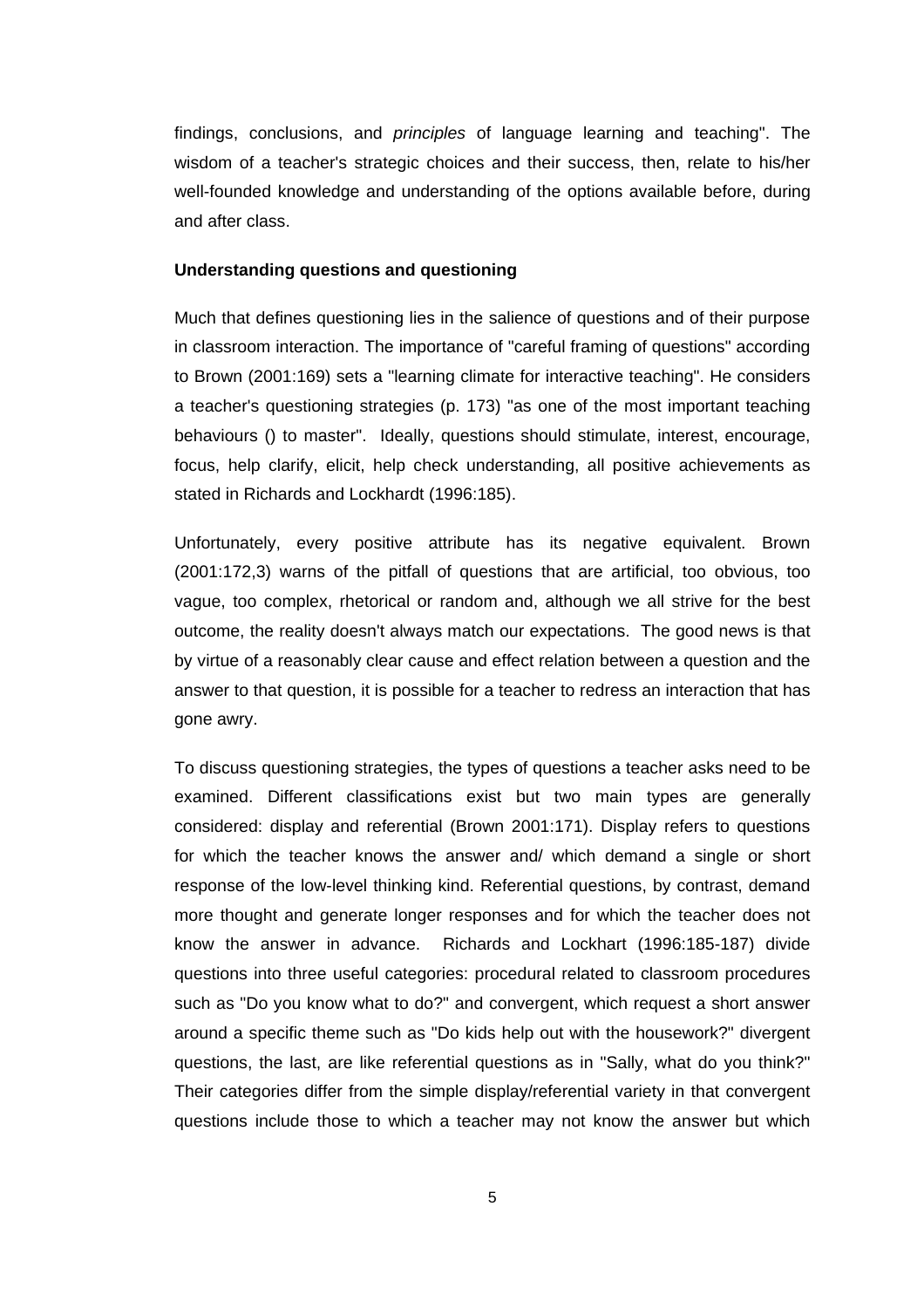narrow the range of possible responses, most notably closed questions demanding a yes or no answer.

Long and Sato (1983), are often quoted for their comparison of display versus referential questions in natural versus classroom discourse. "They found that in naturalistic discourse referential questions are more frequent than display questions, whereas display questions are much more frequent in whole-class teaching in ESL classrooms" (Richards and Lockhart 1996:187). For the interactive and communicative classroom intent on emulating naturalistic settings, Long and Sato's conclusions mean that teachers need to address the issue of ratio of referential and display questions to use.

#### **Understanding feedback**

Feedback techniques in the interactive classroom, as alluded to earlier in the case of deviant utterances, are harder to fathom, broader in scope and, generally, more difficult to master than their questioning sisters. Their cause and effect relation is less clear and influenced by competing theories of Second Language Acquisition (SLA), as we shall see later. Their success or failure is not always discernable or predictable and, consequently, they are not easy to correct in mid-course.

In general, feedback refers to "the response given by teacher to efforts by the learner to communicate" as defined by Ellis (1985:295) and

"can involve such functions as correction, acknowledgement, requests for clarification and back channel cues such as 'Mmm'. It has been suggested that feedback plays a major role in helping learners to test hypotheses they have formed about the rule system of the target language."

The tentative tone of Ellis' definition sums up the disagreement feedback generates despite volumes written on the subject but the affective and cognitive distinction made by Vigil and Oller (Brown 2001:67) can safely be made and points at the evaluative nature of feedback. It is best explained in Brown's (2001:67-68) own words:

"The former (affective) is the extent to which we value or encourage a student's attempt to communicate; the latter (cognitive) is the extent to which we indicate an understanding of the "message" itself. Teachers are engaged in a neverending process of making sure that we provide sufficient positive affective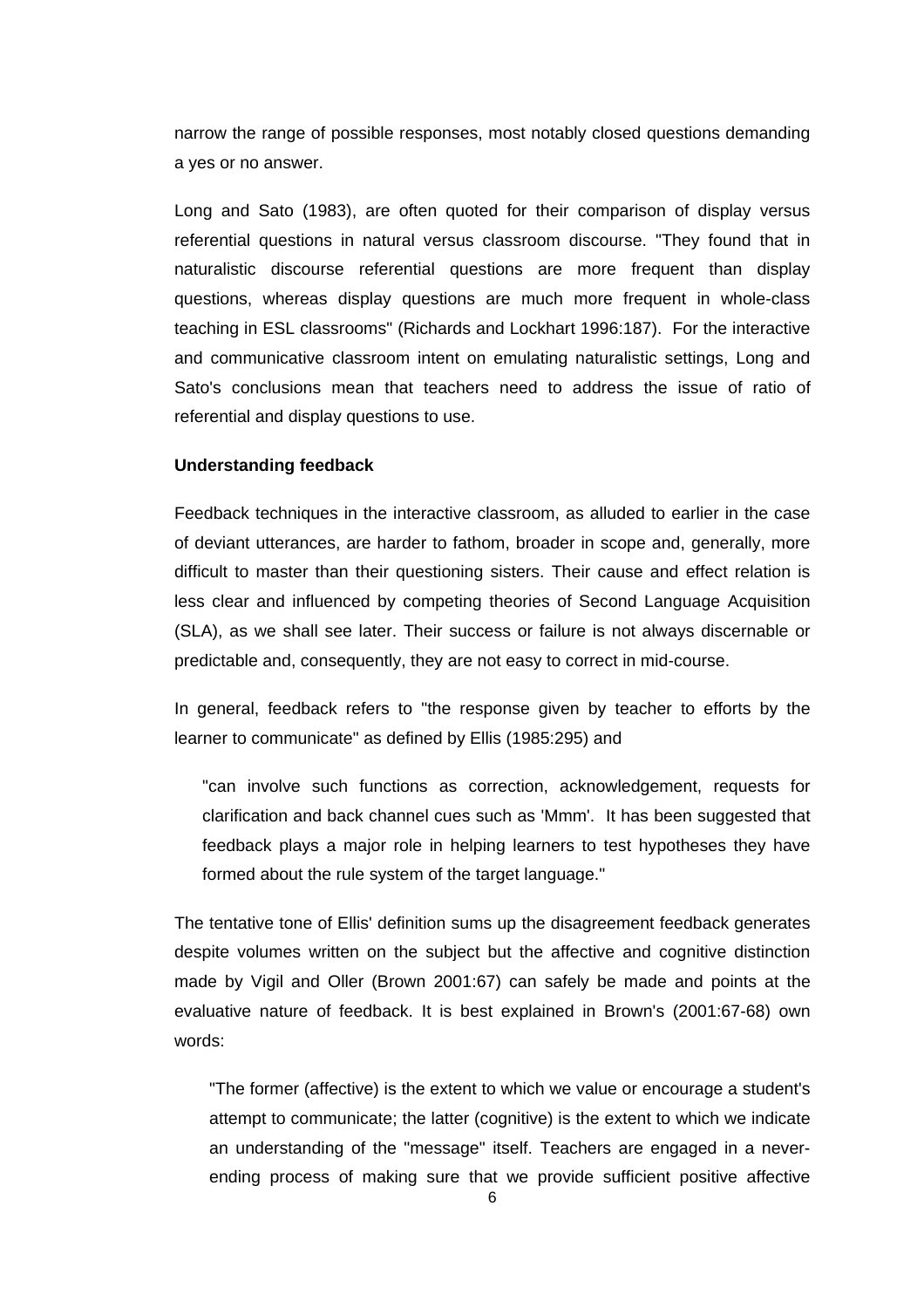feedback to students and at the same time give appropriate feedback to students about whether or not their actual language is clear and unambiguous."

Richards and Lockhart (1996:189) make a more practical distinction to investigate by isolating cognitive feedback into feedback on form and opposing it to feedback on content which refers to the teacher's response to *what* a student says. The affective dimension applies to both but is thus removed, leaving space to establish useful discrete categories for each.

Feedback on form and error correction in particular lies at the core of the feedback debate and, consequently, presents the greatest challenge in deciding on an appropriate strategy. The most compelling evidence of the difficulty involved is given by Brown (2001:292) as he describes the elaborate sequence of information a teacher needs to process before making a decision which he effectively summarizes in his "model for treatment of classroom speech errors" (293). As he winds down his page long account of the steps a teacher takes, he states (294):

"After one very quick deviant utterance by a student, you have made an amazing number of observations and evaluations that go into the process of error treatment. New teachers will find such a prospect daunting, perhaps, but with experience, many of these considerations will become automatic."

#### **Effectiveness and SLA**

A successful strategy is an effective strategy and, ultimately, effectiveness is measured in terms of language learned. Theories on learning abound but answers are cautious, as more research is needed to tell us what constitutes learning, how learning takes place and what facilitates it in the short and long term. Three issues, however, bear on the present investigation: comprehensible input, interlanguage and interaction hypothesis.

### *Comprehensible Input*

Krashen's comprehensible input theory, in Richards and Rodgers (161), distinguishes between learning that is conscious and acquisition that is unconscious. Acquisition, then, precedes learning or as he states, "Learning can only serve as monitor of output of acquired system". To acquire a system, according to Krashen, it is necessary to expose a learner to language of a level slightly above his/her own, called comprehensible input, and acquisition --in the sense of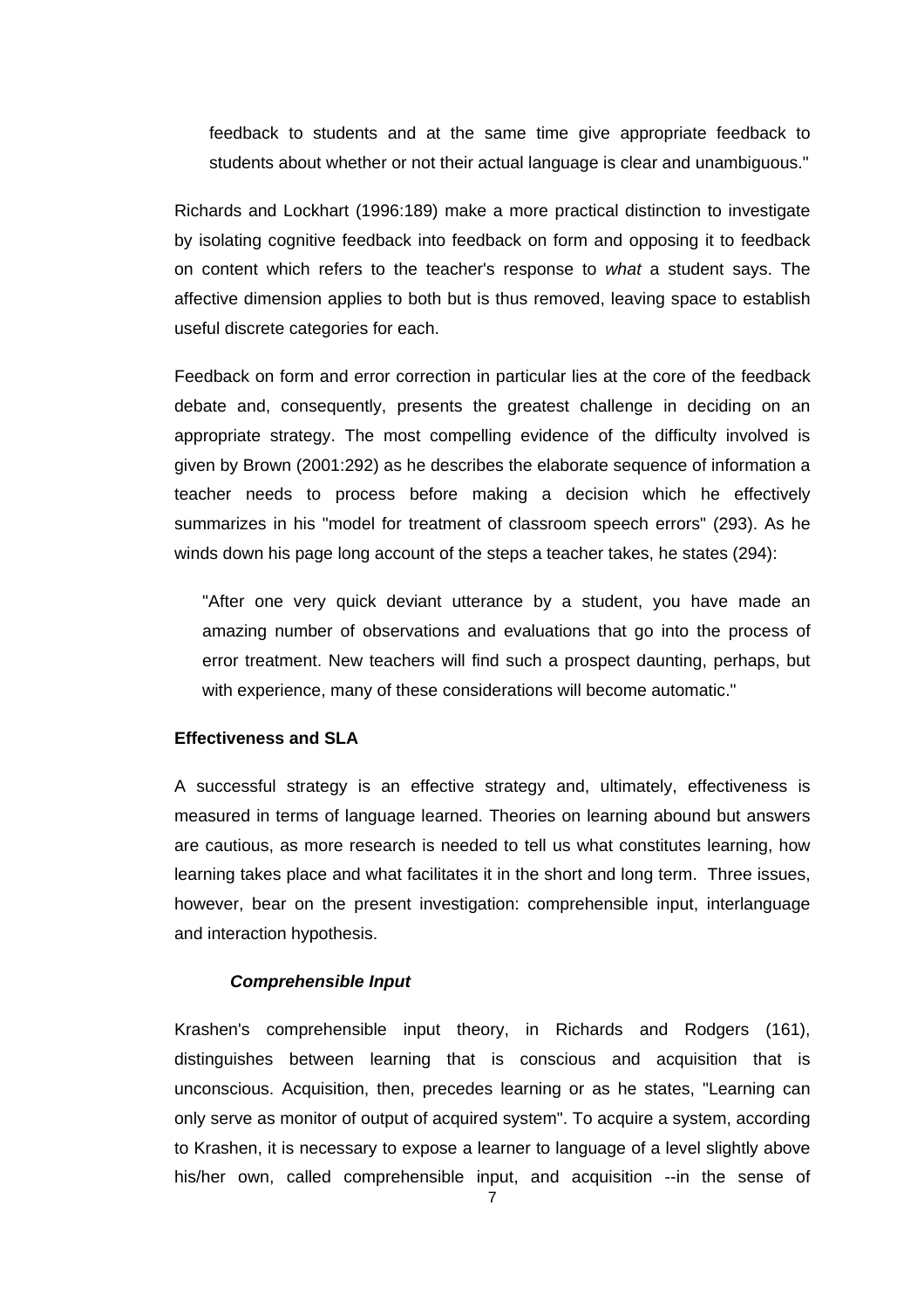Chomsky's "competence" (Lightbown and Spada 1999:17)-- cannot be 'forced'. The specific teaching of these systems, it could then be inferred, is a vain enterprise, which, if coupled with a strong belief in free interaction, gives rise to the argument in favor of a strategy of non-intervention, whereby teachers do not correct learners' errors and just ensure that comprehensible input is in plentiful supply.

### *Interlanguage*

On the road between learning and acquisition comes interlanguage, a useful term coined by Larry Selinker and sometimes called approximative-system (Brown 2000:215) that refers to the unique language produced by a learner in progress before the target language is mastered. It suggests a transition on a continuum that is "open to influence from the outside" and "also influenced from the inside" as Rod Ellis (1997:33) points out. Interlanguage as a continuum proposes that there is a sequence to acquisition not necessarily linear, that could be influenced, possibly sped up through instruction (Brown 2001:67). According to Ellis (p. 34), however, this "variability" is not proven and may be "an aspect of performance rather than competence" but which, in the absence of evidence, appeals to some teachers' intuition and sense of worth.

### *Interaction hypothesis*

Michael Long (Ellis 1997:47; Lightbown and Spada1999:42-44) has hypothesized the influence of interaction on language learning as stemming from the negotiation of meaning that takes place in conversation. If two people conversing do not understand each other, they tend to ask for clarification or change the way they say things (called modified input) until the message is clear. The thinking, correcting and processing taking place as learners struggle to communicate is also believed to provide the kind of comprehensible input for language learning to occur. If this exchange involves a more proficient speaker, Vygotsky (p. 44) believes, the level of performance by the learner can be accrued which he calls the zone of proximal development. If Vygotsky is right, then there is no better interlocutor for a learner in the classroom than his/her teacher and may, in turn, influence a teacher to include as much direct interaction with students as the context permits.

Most communicative approaches are rooted in these theories and have contributed to swing the attention-to-'form' pendulum nearly out of sight in the direction opposite from the early grammar translation days. Feedback is now often seen as the only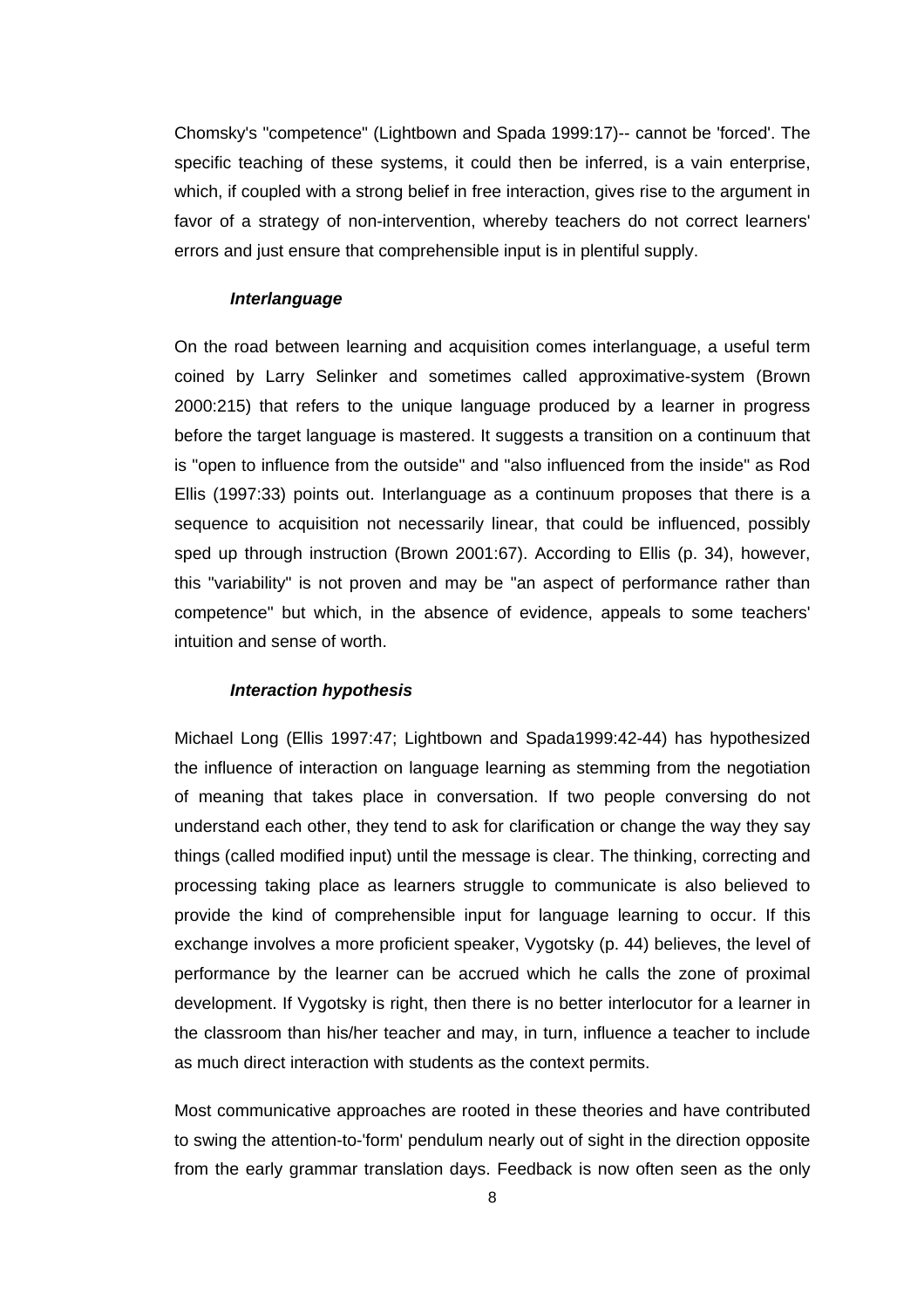means teachers have to pay attention to *how* learners say things with the enormous burden on teachers to figure out how it is to be accomplished. Recent publications (Han 2002; Ellis 2001; Sheen 2003) have emerged that discuss feedback strategies that value attention to 'form' in an attempt to bring the pendulum to a reasonable swing.

It is now to the small research project investigating the questions mentioned in the introduction that we shall turn.

#### **Research context and participants**

The Language Institute of Yonsei, one of the leading universities in Seoul, was the host of this investigation and the class observed consisted of seven upperintermediate adult learners, who shared the same first language and an educational background at university level, but whose personal circumstances differed considerably as twenty years separated the youngest --a student-- from the oldest member --a working mother-- of the group. At the time of observation, the members and their instructor were well acquainted: they had met for two and a half hours, four times a week for nearly four months and the course was due to end a week after the observation. It was agreed with the instructor that half of the regular class (70 minutes) would be observed.

The teacher has been with Yonsei for six years, is highly qualified and is a figure of stature not only in his Institute but also within the local EFL community. He holds the CELTA, the DELTA and is about to complete his Masters in TEFL. In addition to teaching, he holds the position of training and development coordinator at the Institute and that of CELTA and DTEFLA trainer at the British Council since 1998. He is also known for his participation in events organized by the Korean TESOL organization (KOTESOL). The instructor's pedigree is mentioned to illuminate his choices of questioning and feedback strategies as well as my deliberate choice, as nascent teacher and investigator, to glean solutions applicable in my own similar context from someone whose approach to teaching, I trusted, would be an informed one.

### **Data collection instruments**

To collect the quantitative and qualitative data needed for the analysis the observation was audio-recorded and accompanied by field-notes. For the most part,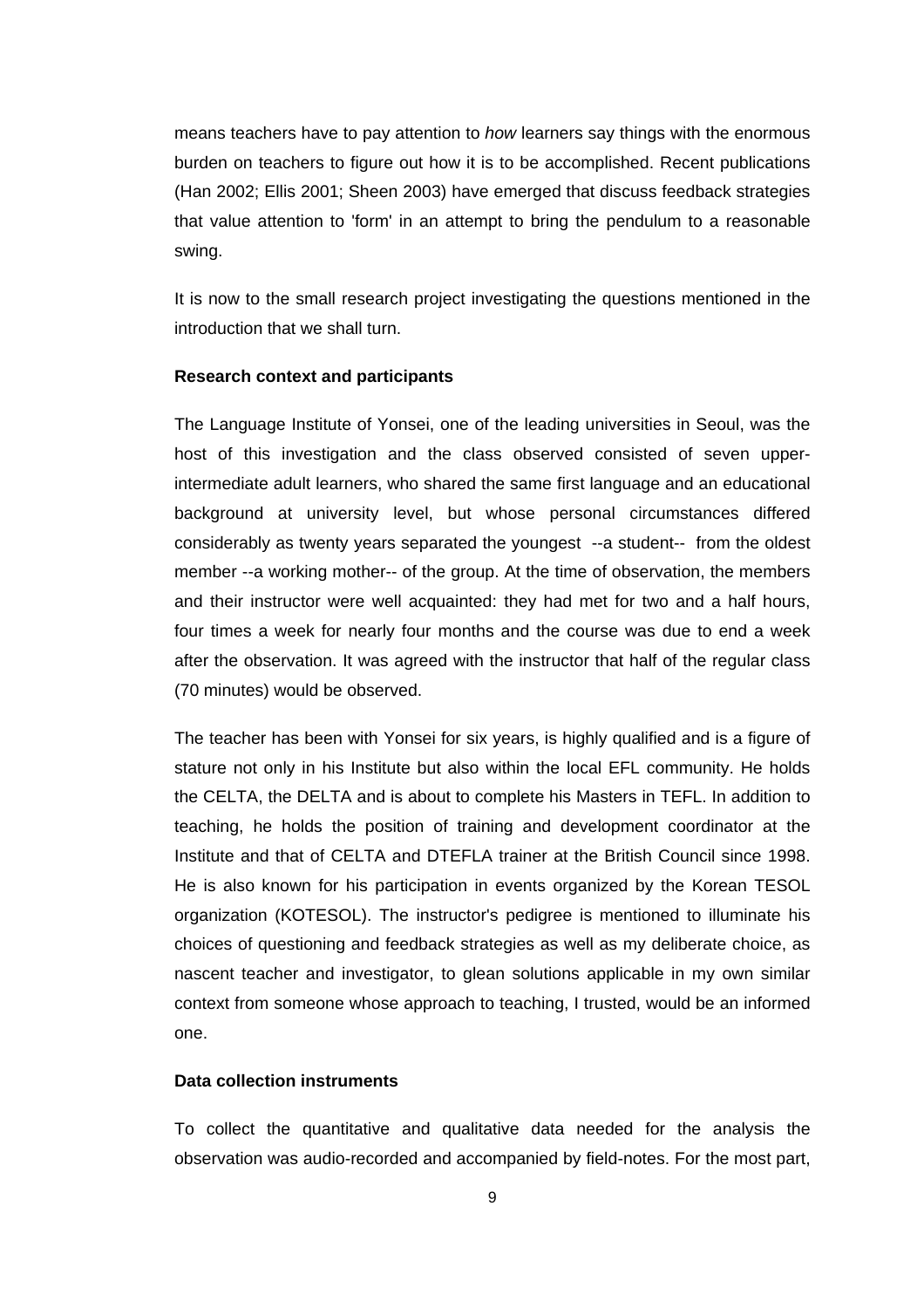the method proved adequate, but the intimate nature of classroom interaction, and the low number of students, as well as the teacher's soft and low voice prevented the transcribing of all that was said, despite the use of a good quality microphone and the availability of a back-up recording. Whole-class interaction was transcribed but contained 23 instances of unclear speech, usually single words. Group events or student-student interactions were excluded but interruptions for whole-class input were recorded. In addition, the audiotape didn't do justice to the extensive use of the board for feedback purposes; a video-recorder would have been better suited. Field-notes helped capture some of the extra-auditory events but proved impossible to fully transcribe.

The transcript was keyed and the key adapted from Joan Swann's article in Candlin and Mercer (2001:Ch.20). One useful strategy devised was color-coding and line numbering. Teacher turns were coded in blue for salience and the lines numbered in fives for reference throughout the transcript whilst teacher questions were further set apart in red.

### **Data collection methods**

The significance of questions and feedback in the class observed was first measured by counting the number of turns (times when the teacher would speak) containing feedback or questions and comparing them to the total number of turns.

#### *Questions*

Questions were counted using Richards and Lockhart's (1996:185) classification as described earlier and consisted in grouping questions into the following three categories: procedural, convergent and divergent. Convergent questions were further divided into closed (Yes/No answers) and open questions.

The rationale behind the three-tier classification and further division of convergent questions was because early attempts to categorize questions into display and referential proved too polarized for the questions the teacher asked. The teacher did not always know the answer to a particular question yet intended to narrow the answers to a focal theme, a distinction made earlier that bears on the questioning strategy and reflects on a teacher's level of control over the interaction.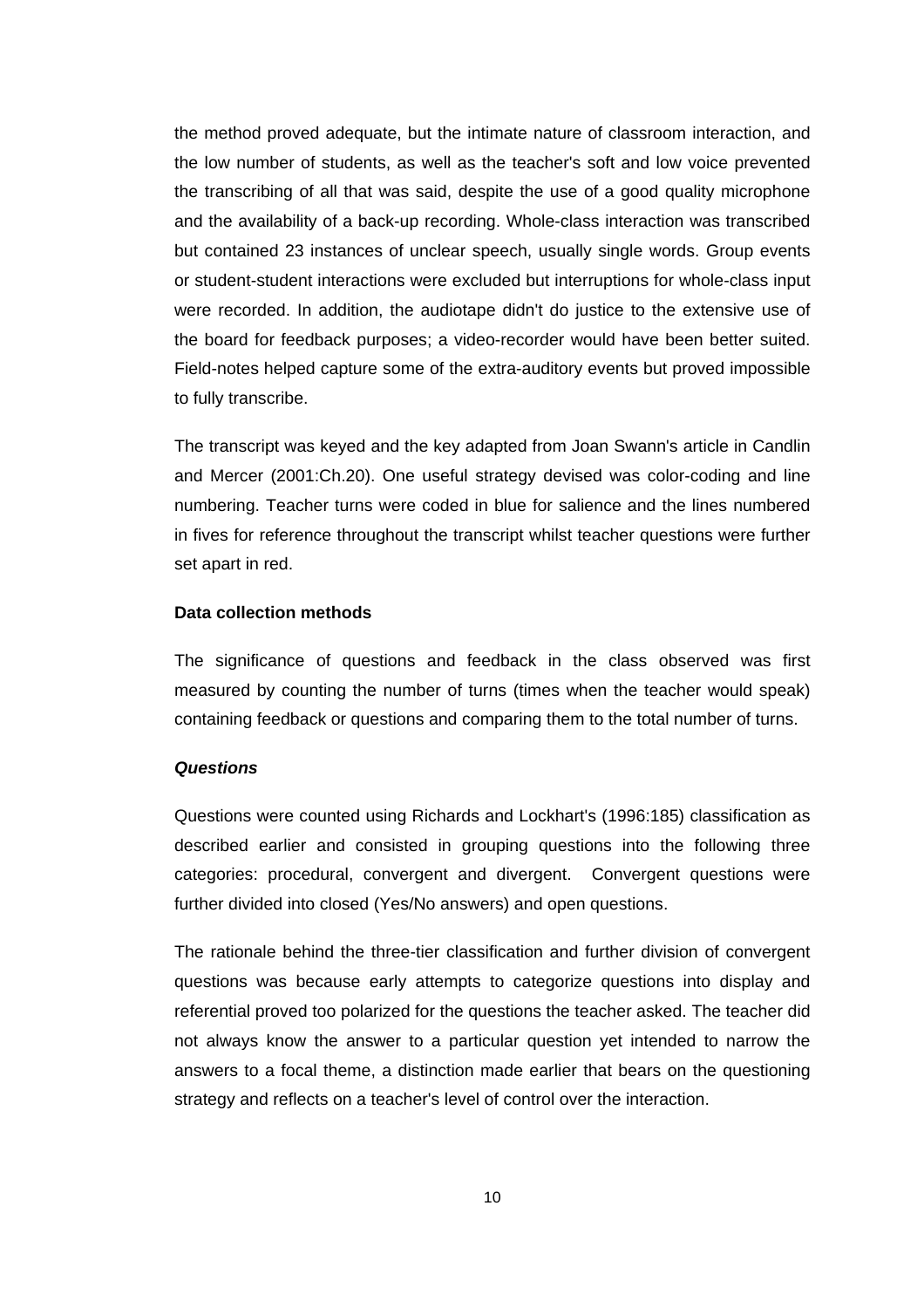### *Feedback*

Data on feedback was collected drawing on McDonough and McDonough's (1997:47-54) "normative" and "interpretive" forms of research.

### *Normative*

The normative form aims at "description by numbers" (p. 48) and to do so, feedback moves have been quantified using two models.

The first model, based on Richards and Lockhart (1996:189), quantified feedback on content and feedback on form and then used their sub-categories for further dividing content as follows:

- Acknowledging an ( ) answer
- Indicating an incorrect answer (content)
- Praising
- Expanding or modifying a student's answer
- Repeating
- Summarizing
- Criticizing

To brake down feedback on form, Lyster and Ranta's model described in Lightbown and Spada (1999:104) which includes the categories below was used:

- Explicit Correction
- Recasts
- Clarification requests
- Metalinguistic feedback
- Elicitation
- **Repetition**

### *Interpretive*

The interpretive form looked at "qualitative data" (p. 53) and was considered for feedback on form. The transcript and field notes were pruned for information that revealed features of feedback strategy not covered by numbers.

The decision to scaffold feedback in this manner came gradually as experimentation with single forms proved incomplete and unsatisfying in the result they generated. The Lyster and Ranta model, the first one tried, proved inadequate on its own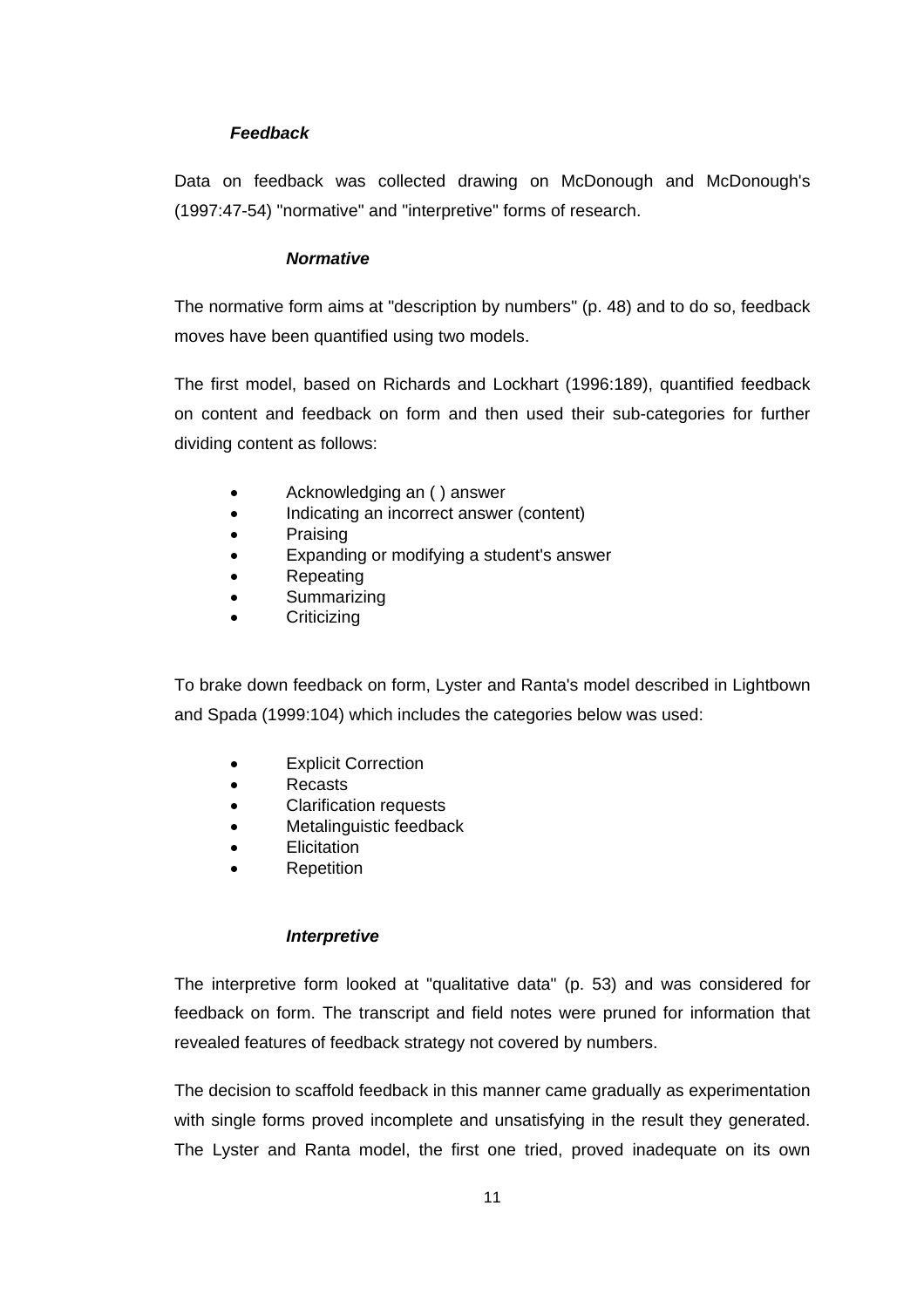because, strictly speaking, feedback on error could only be identified a minimal number of times amidst many feedback turns. Richards and Lockhart's model appeared advantageous in highlighting the ratio feedback on content, versus feedback on form but failed to account for other, very important, feedback strategies employed.

As an aside, my first encounter with research proved an agonizing journey encumbered by doubt, hesitations and dead-ends that challenge the wisdom of every assumption along the way. Gathering numbers, seemed a good approach because, low-inference in kind, they appeared trustworthy. The ensuing results proved incomplete and a qualitative approach, albeit more subjective, was added to complement normative findings. The adoption of an eclectic approach to data gathering appeased inner turmoil because it was perceived best suited for the investigation and effected progress, but raised concerns about validity. In the end, the data instructed the way to collect it and not the other way around as it should perhaps have been.

### **The findings**

### *Normative findings*

The normative findings will precede interpretive findings and are shown summarized in table form and treated in three parts, each offering a brief analysis of the results

### *1. Questions and feedback in relation to teacher turns*

Table 1 shows that the teacher took 181 turns, of which questions and feedback are roughly equal and some of which overlap. Together they amount to three quarter of all teacher turns confirming, at least in numbers, Mercer's notion quoted in the introduction that questions and feedback form the bulk of teacher-student interaction in the classroom. At first glance, the nearly equal number of turns containing questions and feedback also suggest that the preponderance of IRF sequences also referred to, is observable here as well.

|  | Table 1: Distribution of questions and feedback in relation to teacher turns |
|--|------------------------------------------------------------------------------|
|--|------------------------------------------------------------------------------|

| Teacher turns 181                     | $100\%$ |
|---------------------------------------|---------|
| Teacher turns containing questions 82 | 45.3%   |
| Teacher turns containing feedback 78  | 43%     |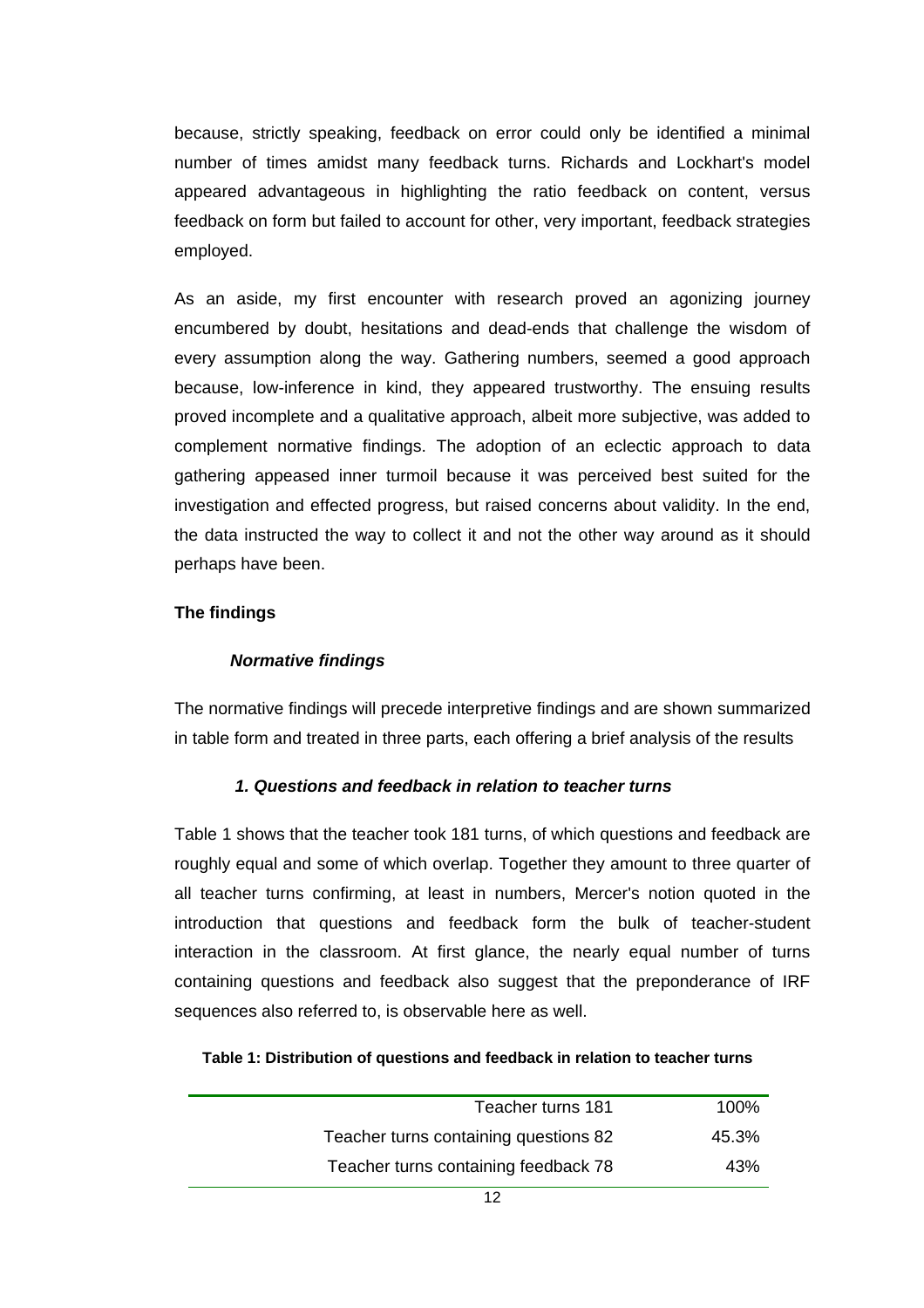| Teacher turns containing feedback and questions 23   | 12.7% |
|------------------------------------------------------|-------|
| Total turns containing feedback and/or questions 137 | 75.7% |

#### *2. Question frequency, type and convergent sub-type distribution*

| Table 2: Frequency of questions, type distribution and convergent sub-type |  |  |  |  |
|----------------------------------------------------------------------------|--|--|--|--|
|----------------------------------------------------------------------------|--|--|--|--|

| <b>Questions 105</b>    | 100%                          |
|-------------------------|-------------------------------|
| Procedural 6            | 5.7%                          |
| Divergent 7             | 6.7%                          |
| Convergent 92           | 87.6%                         |
| Closed (Y/N answers) 31 | Of convergent questions 33.7% |

The overwhelming frequency of convergent questions shown in Table 2 and the amount of closed questions among them is remarkable considering that the investigation is premised on the type of interaction found in communicative classroom and for which a higher incidence of divergent questions could be expected. In reference to earlier discussions, the numbers suggest that the teacher's questioning strategies draw from a 'weak' interpretation of CLT in his classroom, are less 'natural', demand lower-level thinking and provide less comprehensible input to students than divergent questions would have. It would, however, take a more qualitative investigation to validate this interpretation. It can also be inferred that the teacher exercises a strong control over what and how much is being said, even more so considering that over a third are closed in kind, as the following excerpt illustrates:

### **Excerpt 1** (Transcript: Lines 17-43)

T: Take a look (...) *shows picture of a man measuring a girl's height* What's happening in this picture? S1: ( ) I think. S2: Father is measuring her daughter's height. Ss: Uh-huh / Yeah / Ah S: This is height? T: Yeah, you can see the chart in content: acknowledges, expands the back. Do Koreans do this? convergent I know, er, a lot of Americans do this with their kids. Ss: Yes / yes / yes we do.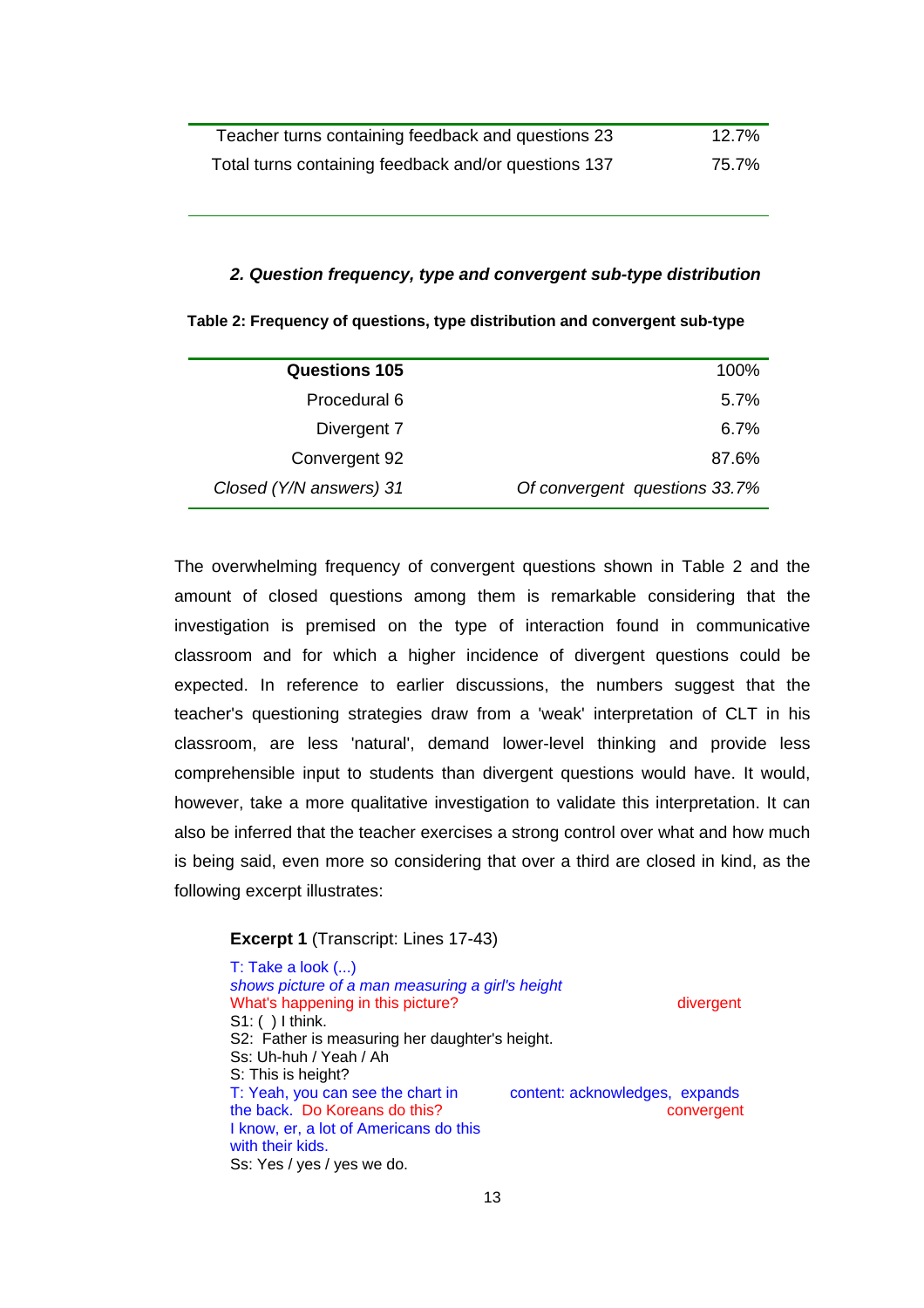| T: So you do that. You write the name, content: acknowledges, expands<br>and then the age |                                  |
|-------------------------------------------------------------------------------------------|----------------------------------|
| $S: $ and the date                                                                        |                                  |
| T: and the date. So can you guess what the topic of                                       | content: repeats                 |
| today's class is?                                                                         | convergent                       |
| S: measuring?                                                                             |                                  |
| Ss: <laughter></laughter>                                                                 |                                  |
| T: That would be very boring!                                                             | content: acknowledges            |
| Ss: <laughter></laughter>                                                                 |                                  |
| S: Family relationship                                                                    |                                  |
| S: Mmmh                                                                                   |                                  |
| T: Yeah, specifically?                                                                    | content: aknowledges, convergent |
| S: Father and daughter.                                                                   |                                  |
| T: Fathers and daughters.                                                                 | form: recast                     |
| S: Oh yeah and ()                                                                         |                                  |
| <laughter></laughter>                                                                     |                                  |
| T: () no I'm talking about kids.<br>S: Aah!                                               | content: expands                 |
| T: And parents and kids.                                                                  | content: expands                 |
|                                                                                           |                                  |

### *3. Feedback frequency, type and sub-type distribution*

The high ratio of feedback on content versus feedback on form presented in Table 3 signals a strategy of non-intervention with regards to errors, whilst the high incidence of expansion and modification moves indicates that the teacher actively pursues fluency by participating in and adding content to the discussion. Furthermore, the use of acknowledgement further contributes to fluency in creating a positive affective environment that learners feel encouraged participating in, yet, interestingly, making use of neither praise nor criticism. Excerpt 1 above with the categories on the right also serves to illustrate how this is done.

| Feedback turns 78                              | 100%  |
|------------------------------------------------|-------|
| 1. Feedback on Content turns 65                | 83.3% |
| Expanding or modifying a student's answer 47   |       |
| Acknowledging answer 19                        |       |
| Repeating 7                                    |       |
| Indicating an incorrect answer 5               |       |
| Praising/Criticizing 0                         |       |
| 2. Feedback on Form turns 13                   | 16.7% |
| Elicitation 6                                  |       |
| <b>Repetition 4</b>                            |       |
| Metalinguistic feedback 4                      |       |
| Recasts 3                                      |       |
| Clarification requests / Explicit Correction 0 |       |

| Table 3: Frequency of feedback turns, turn types and move types in decreasing order |  |  |  |  |  |
|-------------------------------------------------------------------------------------|--|--|--|--|--|
|-------------------------------------------------------------------------------------|--|--|--|--|--|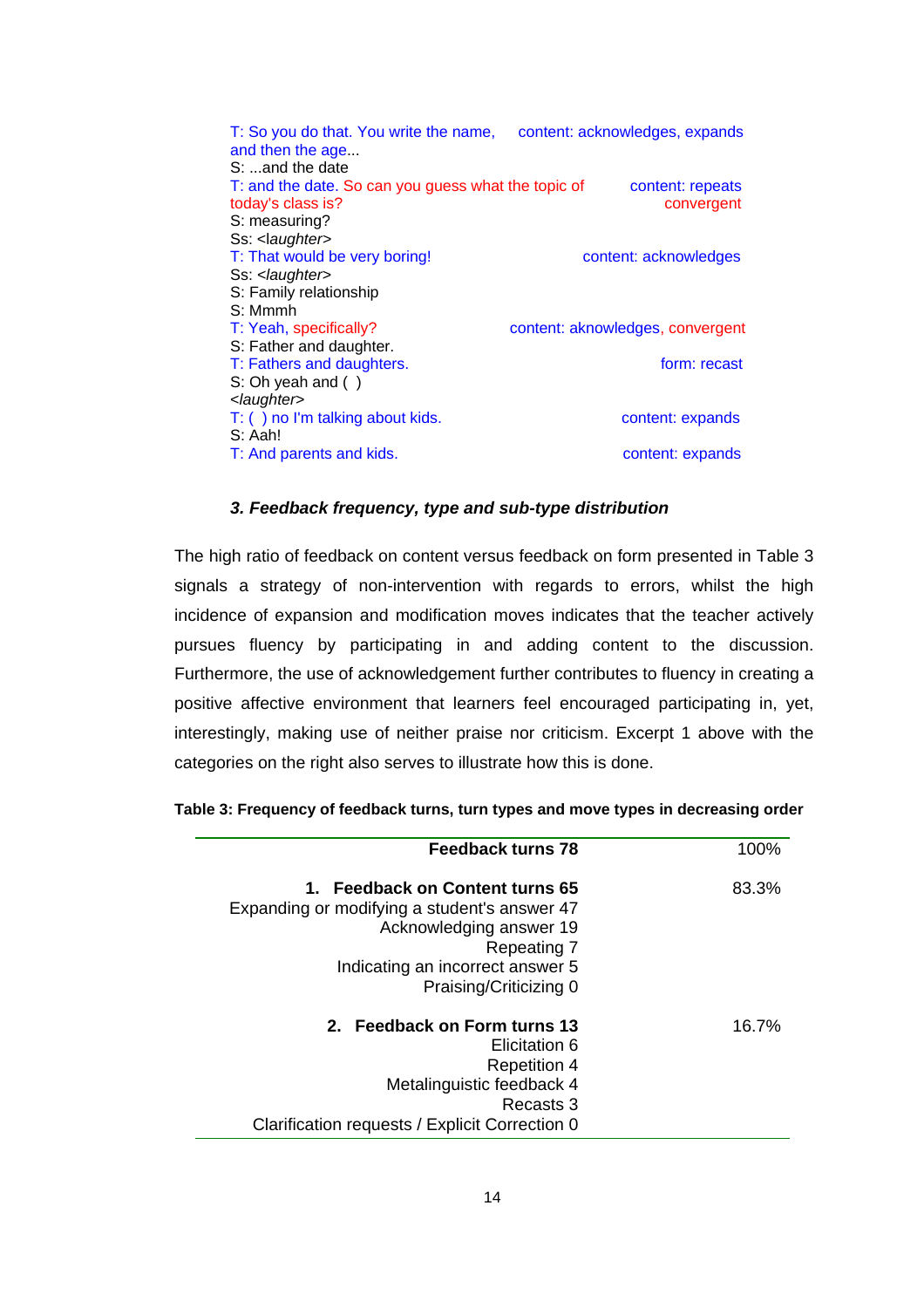The relative paucity of feedback on form barely warrants a detailed account of how they are divided. Their presence nevertheless suggests that form is not simply ignored as the recast in the previous excerpt illustrates and the following excerpt shows. It also shows how two moves, here a repetition and a metalinguistic comment are elegantly combined in one turn.

### **Excerpt 2** (Transcript: Lines 581-585)

T: And what is the woman's hope for the future? Ss: more people/ substitute/ children/ do not.. T: more people, children, substitute... form: repeats *Ss <laughter>*  got a lot of nouns and no verb on this. The metalinguistic

#### *Interpretive findings*

Whilst normative data answers questions about feedback strategies for the IRF cycle, interpretive data is needed to reveal the delayed variant of teacher feedback, a technique planned ahead of the class and referring to the issue of timing addressed in the section defining strategy. Feedback on form, thus, becomes a planned feature of the lesson in response to a free practice activity. The content for the feedback on form shown below is derived from the 10 minutes free practice session, but instead of interrupting students, the teacher sits aside and takes notes of problematic utterances heard. He later writes five of them on the board, anonymously, in the form of sentences with blanks as shown (corrections shown in green) and says, "Alright, here's a couple of sentences that I wrote down while you were talking. How do you fix them?" before interactively solving them like a riddle.

- 1. I think the happiest time is after getting married.
- 2. They have no any right.
- *or* don't have any right.
- 3. They spend a lot of time to make friends.
- 4. How about you? If you could have a child, what would you do?
- 5. They need permission from their parents.

When quantified, this feedback on form session turns out to only contain feedback on content as the teacher elicits, often wordlessly, pointing at the board and silently filling the blanks as he hears answers to prompts, or simply revealing corrections in writing without further ado, as shown in Excerpt 3. The same technique is used for the feedback to the two short dictoglosses done during the lesson with a very similar quantified outcome.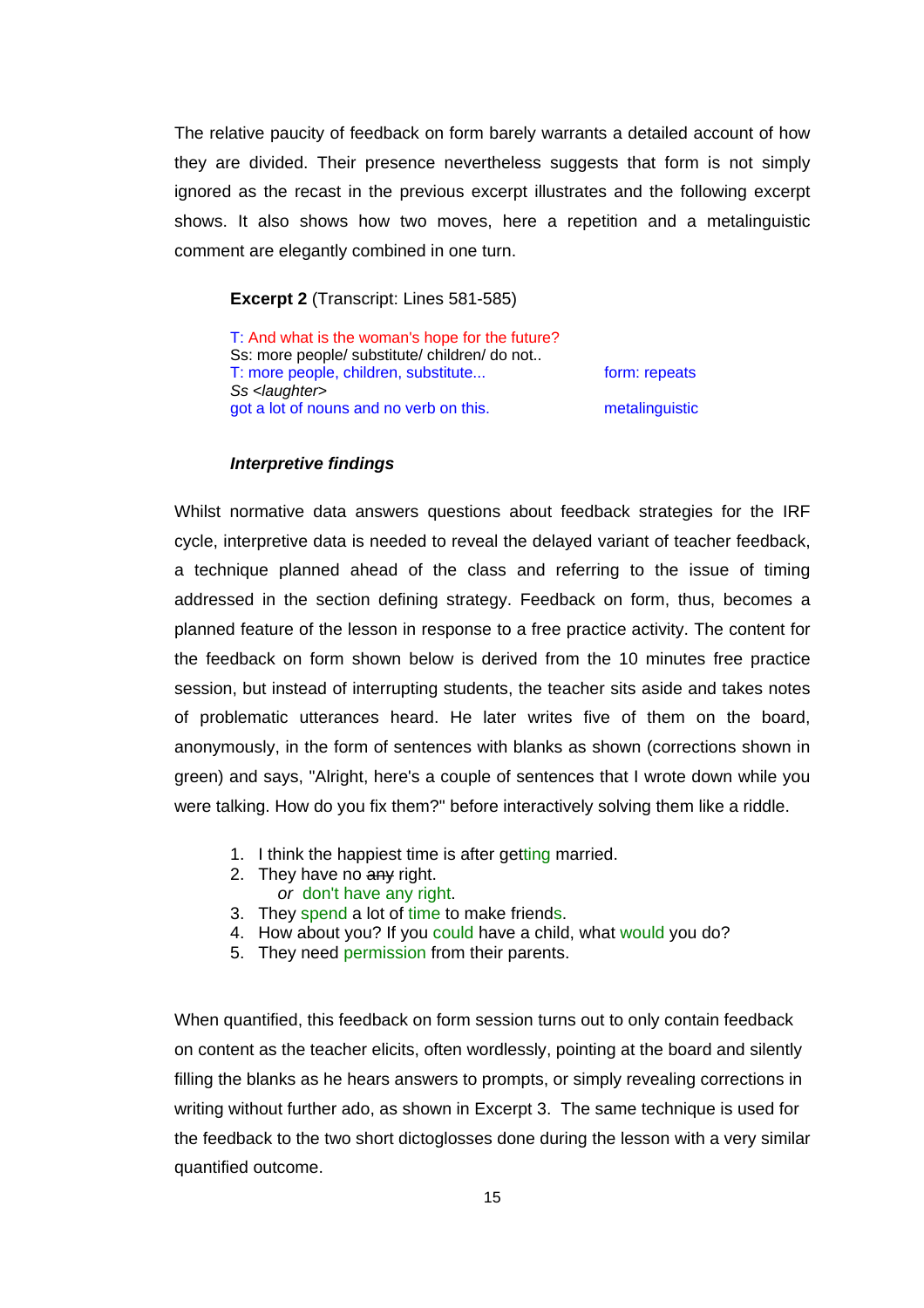| <b>Excerpt 3 (Transcript: Lines 396-434)</b>                     |                       |
|------------------------------------------------------------------|-----------------------|
| <b>Feedback on form</b>                                          |                       |
| T: Alright, here is a couple of sentences that                   |                       |
| I wrote down while you were talking. How do                      |                       |
| you fix them?                                                    |                       |
| S: ( )                                                           |                       |
| <laughter></laughter>                                            |                       |
| T points to sentence 1 "I think the happiest                     |                       |
| time is after get married"                                       |                       |
| S1: getting                                                      |                       |
| S: Aah                                                           |                       |
| Ss <laughter>, T corrects 'get' to 'getting'</laughter>          |                       |
| using green marker                                               |                       |
| T: How about number 2?                                           |                       |
| obviously talking about kids.                                    |                       |
| S: no right                                                      |                       |
| S: no right                                                      |                       |
| T: or you can say                                                | content: expands      |
| writes on board: 'don't have any right'                          |                       |
| T: Yeah. So it's spend time?                                     | content: acknowledges |
| $S:$ ( )                                                         |                       |
| T fills gap in sentence two:"They spend a lot of                 |                       |
| time making friends."                                            |                       |
| Ss <whispers></whispers>                                         |                       |
| T: We were talking about you were talking                        |                       |
| about hypothetical meaning-pointing at sentence                  |                       |
| 3 on board.                                                      |                       |
| A latecomer enters the classroom                                 |                       |
| S: Wow!                                                          |                       |
| Ss: <clapping></clapping>                                        |                       |
| T: Hello!                                                        |                       |
| S1: New face!                                                    |                       |
| S2: Long time no see                                             |                       |
| S1: Why do you here?                                             |                       |
| Ss <laughter></laughter>                                         |                       |
| T: so we were talking about hypothetical meaning- pointing again |                       |
| S1: Mhm<br>S2: couldn't do                                       |                       |
| S3: could have.                                                  |                       |
| S1: couldn't have a child                                        |                       |
| T fills gaps in sentence 4 on the board                          |                       |
| S: ( )                                                           |                       |
| <b>T: PER</b>                                                    |                       |
| S: permission                                                    |                       |
| T: Okay.                                                         | content: acknowledges |
|                                                                  |                       |

## **Discussion**

The questions investigated have produced some unusual, seemingly conflicting findings. What is certain is that questioning and feedback form the better part of teacher-student interaction in the class observed. Simply stated, we have, on the one hand, a teacher who mostly asks convergent questions, often just closed ones.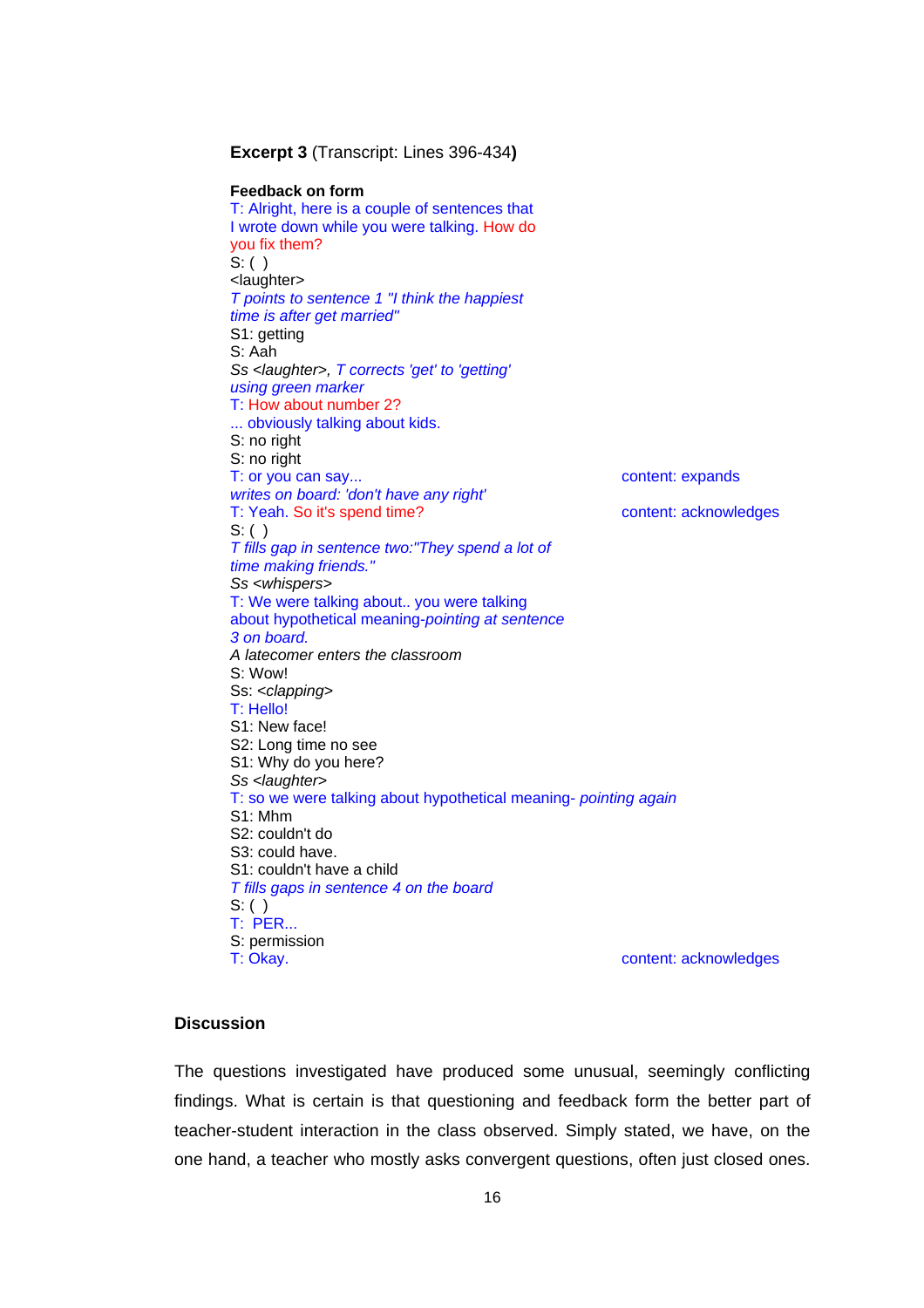These indicate that he is in "control", "manipulating" classroom interaction in a near "mechanical" way (Brown 2001: 130-133). On the other hand, the same teacher mostly responds to *what* students say and not *how* they say it, hardly ever correcting and if so, then gently, non-intrusively, taking care not to brake the flow of interaction. Errors, we found out, are not just ignored but identified during communicative activities and treated later, quickly, anonymously, almost playfully.

Are these strategies effective? In terms of SLA, it can be argued that the teacher is accessible to the students' "zone of proximal development" in a Vygostkyan sense, and that interaction is central to his teaching for optimizing comprehensible input. Furthermore, his multifaceted feedback strategy indicates that he believes, in part at least, that instruction can effect progress in a student's interlanguage. However, a feedback strategy of non-intervention followed by delayed correction juxtaposed with a questioning strategy that shows as much control appears elegant but does not fully explain what theoretical take informs his feedback disposition. It may, in the end, qualify as efficient more than effective.

In technical terms, the teacher believes in the 'scaffolding' merits of the IRF exchange as described by Leo van Lier (Candlin and Mercer 2001:96) and Mercer (Candlin and Mercer 2001:255) and in spite of their concerns about their legitimacy in terms of giving students more creative opportunities to use language (p. 245) or of a teacher's over-reliance on them (p. 97) or, for that matter, Breen's (Candlin and Mercer 2001:131) concern with at teacher's abuse of power in a classroom culture that is "asymmetrical" from the start.

The combination of control and non-intervention is indeed perplexing but it works and can be justified on two grounds, both contextual in nature. Amy Tsui, mentioned by Nunan (1999: 233-5), investigated the reason why learners in Hong Kong are often reluctant to speak. Among the five she identified, students' "fear of mistakes and derision" (p. 234) stands out, the reason being "cultural factor that functions in a number of Asian cultures inhibiting students from speaking up in front of their peers". In elaborating strategies to overcome this fear, one that proved effective (p. 235) "was to focus on content rather than form. This lowered anxiety ( ) presumably because they were not inhibited about making mistakes."

The other is that the prevailing Confucian culture in Korea, places the teacher center-stage as all-knowing, in charge and unchallenged, despite changes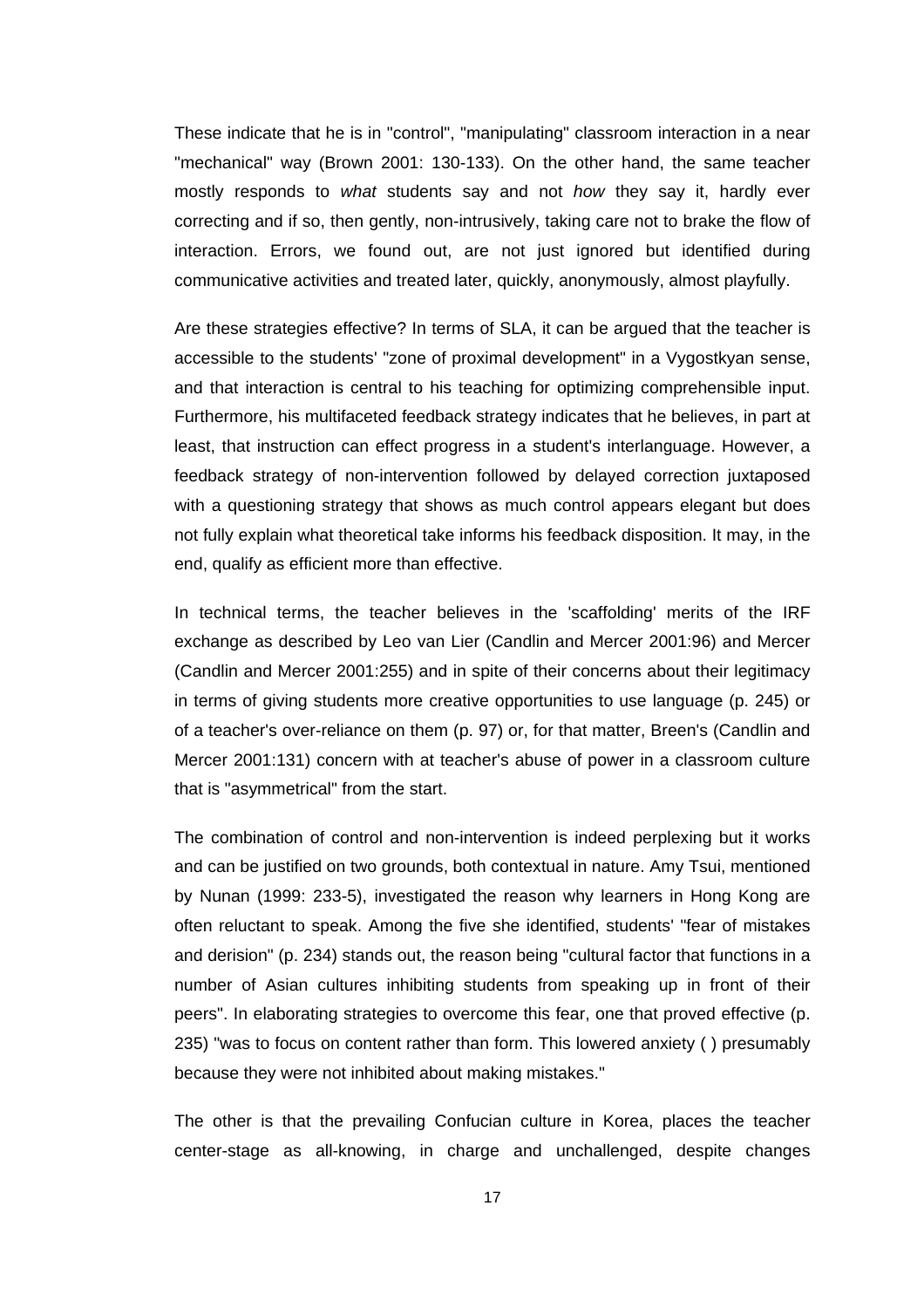underway. Without strong direction, lessons falter and silence takes over, paralyzing interaction as many teachers teaching in Korea, myself included, would agree. The all-knowing aspect of a teacher's role in Korea also implies at least treatment if not correction of errors. Criticism by students can be harsh and have consequences for teachers in some institutions if errors are not addressed. Error correction, despite Long's strong objections to treating "language as object" (Candlin and Mercer 2001:181), is arguably expected by students (Nunan 1988) regardless of whether or not they do lead to learning in the end.

My arguments are clearly favorable to the teacher's choice of questioning and feedback strategies as a suitable affective and cognitive mix for a context that demands a teacher with "an iron hand in a velvet glove" but a major concern is applicability. The strategies may be limited to that context, with motivated adult Korean learners, in a small intimate classroom, but more importantly, they demand great skills and a perfect command of English. Most EFL teachers are non-native speakers of English, myself included, and in our struggle to master language and skills would be hard-pressed to reproduce these questioning and feedback strategies in our own classrooms and maintain the level of gentle control thus exercised.

What the teacher undoubtedly practices is what Kathleen Bailey says as quoted by Brown (2001:291):

"The teacher needs to develop the intuition, through experience and established theoretical foundations, for ascertaining which option or combination of options is appropriate at given moments. Principles of optimal affective and cognitive feedback of reinforcement theory, and of communicative language teaching all combine to form those intuitions."

### **Conclusion**

An experienced teacher's questioning and feedback practice was investigated in the context of a small research project and against a backdrop of conflicting strategic options caused by conflicting but widely accepted theoretical claims. The teacher's approach was found to be appropriately eclectic for the context he teaches in as he controls interaction through asking convergent questions yet choosing not to intervene when errors are produced during interaction but responding to them separately later. Referring to Howatt's 'weak' and 'strong' forms of CLT once more,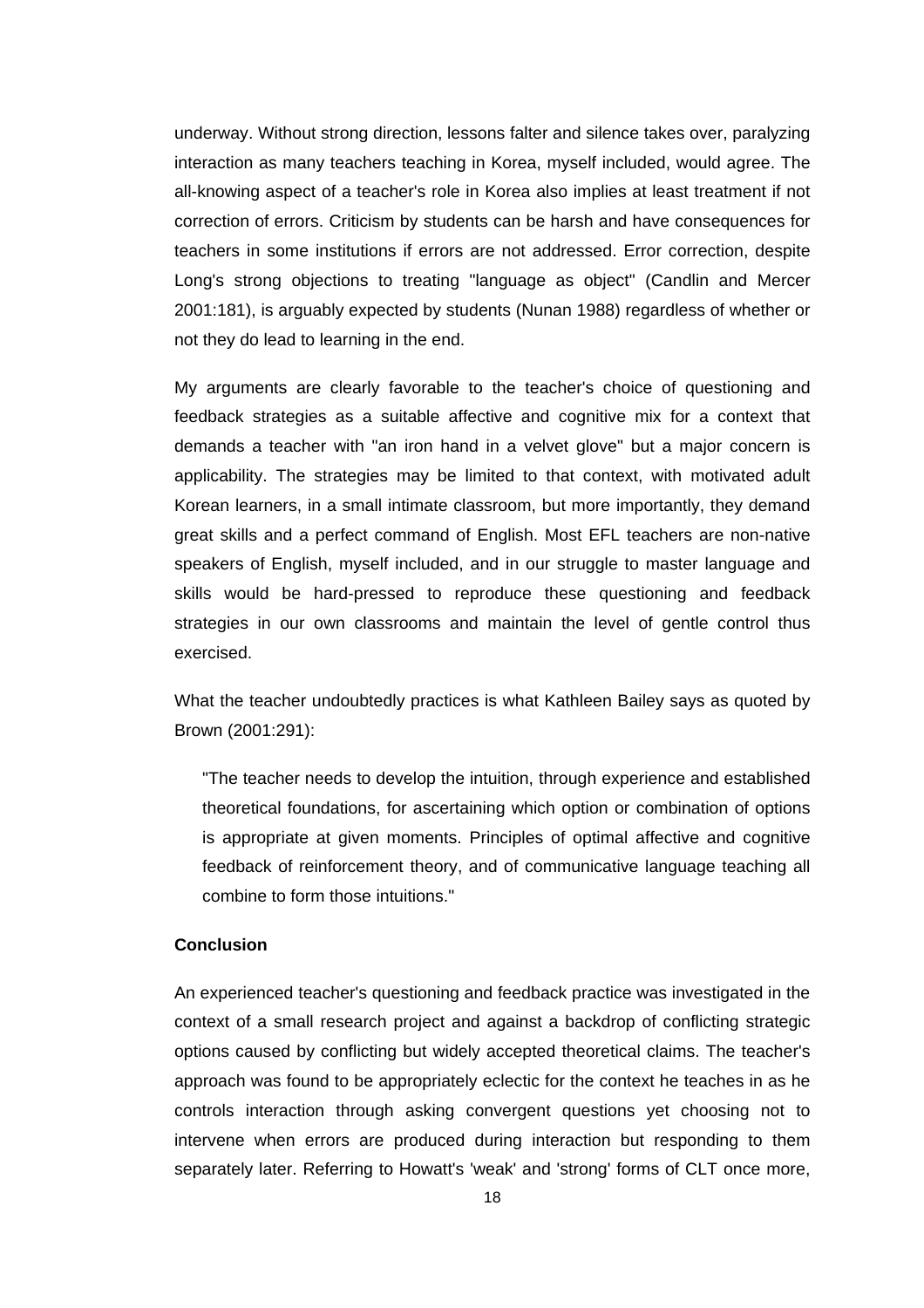the teacher effectively melts elements of both in a way that possibly reflects efficiency more than theoretical concern.